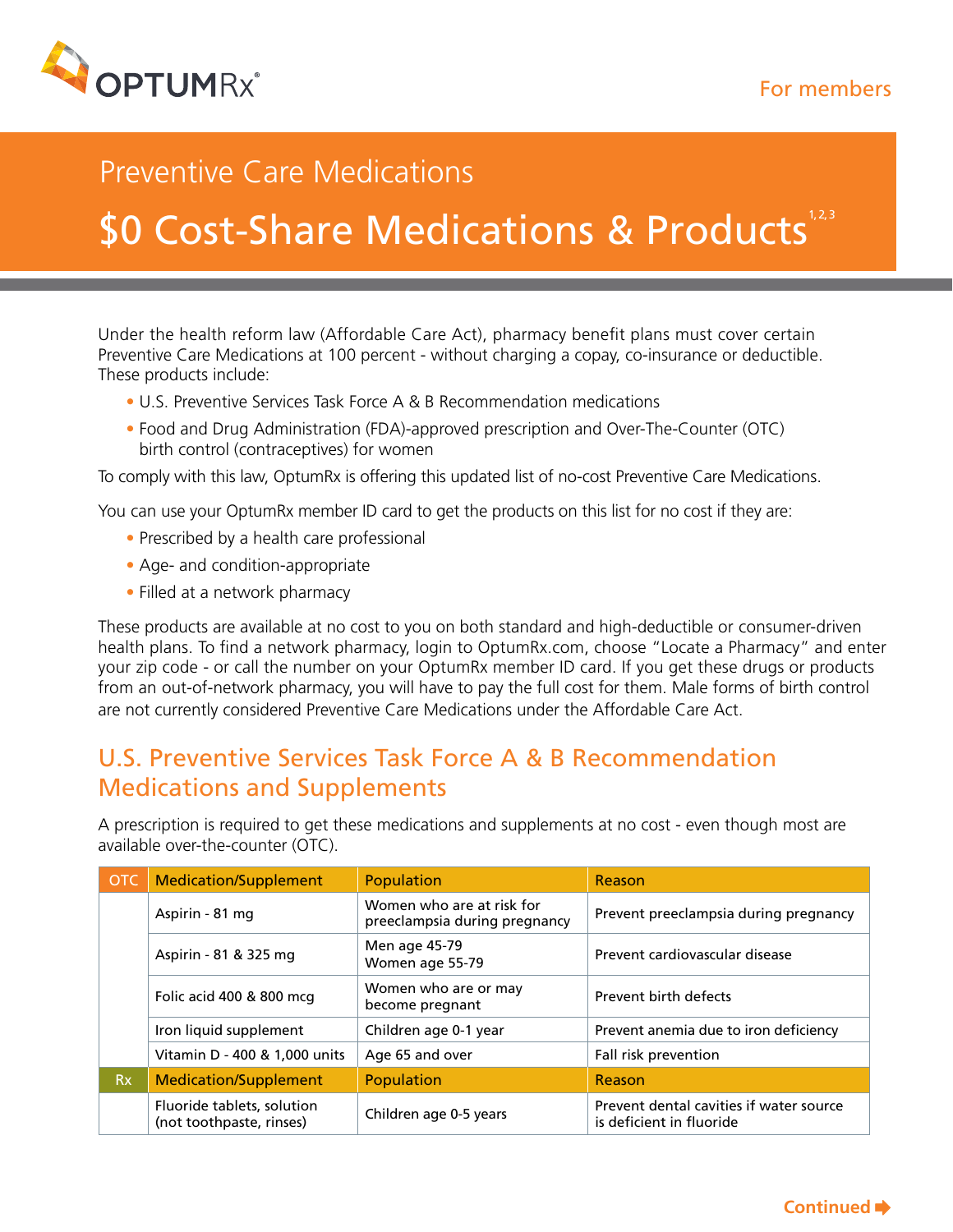### **Birth Control Products**

| <b>Birth Control Caps &amp;</b><br><b>Diaphragms (cervical)</b>                                                                                        | <b>Generic Demul</b><br>Zovia 1/50E                                                                                            |  |
|--------------------------------------------------------------------------------------------------------------------------------------------------------|--------------------------------------------------------------------------------------------------------------------------------|--|
| Femcap<br><b>Wide Seal</b>                                                                                                                             | <b>Generic Alesse</b><br>Aubra<br>Aviane<br>Delyla<br>Falmina<br>Lessina-28<br>Levonor/Ethi 0.<br>Lutera<br>Orsythia<br>Sronyx |  |
| <b>Birth Control Pills</b>                                                                                                                             |                                                                                                                                |  |
| <b>Generic Ortho Micronor &amp;</b><br>Nor-QD sold as:<br>Camila 0.35mg<br>Deblitane<br>Errin 0.35mg<br>Heather 0.35mg                                 |                                                                                                                                |  |
| Jencycla 0.35mg<br>Jolivette 0.35mg<br>Lyza 0.35mg<br>Nora-Be 0.35mg<br>Norethindron 0.35mg<br>Norlyroc<br>Sharobel                                    | <b>Generic Nordet</b><br>Altavera<br>Chateal<br>Kurvelo<br>Levonor/ethiny<br>Levora-28<br>Marlissa                             |  |
| <b>Generic Desogen-28 &amp;</b><br><b>Ortho-Cept sold as:</b><br>Apri<br>Cyred<br>Deso/ethinyl estradiol<br>Emoquette<br>Enskyce<br>Reclipsen<br>Solia | Portia-28<br><b>Generic Ovcon</b><br>Balziva<br><b>Briellyn</b><br>Gildagia<br>Philith<br>Vyfemla<br>Zenchent                  |  |
| Generic Yaz 3-0.02mg sold as:<br>Drospirenone/ethy est<br>Gianvi<br>Loryna<br><b>Nikki</b>                                                             | <b>Generic Brevice</b><br>Modicon 0.5/3<br>Necon 0.5/35<br>Nortrel 0.5/35<br>Wera 0.5/35                                       |  |
| Vestura                                                                                                                                                | <b>Generic Ortho-I</b>                                                                                                         |  |
| <b>Generic Yasmin 28 3-0.03mg</b><br>sold as:<br>Drospir/Ethi 3-0.03mg<br>Ocella 3-0.03mg<br>Syeda 3-0.03mg<br>Zarah                                   | & Norinyl 1/35<br>Alyacen 1/35<br>Cyclafem 1/35<br>Dasetta 1/35<br>Necon 1/35<br>Nortrel 1/35<br>Pirmella 1/35                 |  |
| <b>Generic Demulen 1/35 sold as:</b><br>Kelnor 1/35<br>Zovia 1/35E                                                                                     | <b>Generic Loestri</b><br>Gildess 24 FE<br>Junel 24 FE                                                                         |  |
| <b>Generic Generess FE CHW sold as:</b><br>Layolis FE CHW<br>Noreth/Ethin FE CHW                                                                       | Larin 24 FE<br>Lomedia 24 FE                                                                                                   |  |

ric Demulen 1/50 sold as: a 1/50E **Tric Alesse & Levlite sold as:** э. ٦e la. ina na-28 nor/Ethi 0.1-0.02 ra. thia VX. **Pric Nordette-28 sold as:** era eal elo nor/ethinyl estradiol ra-28 issal a-28 ric Ovcon-35 sold as: va lyn aqia ٠h mla hent **Pric Brevicon 0.5/35 &** icon 0.5/35 sold as: n 0.5/35 rel 0.5/35 a 0.5/35 ric Ortho-Novum 1/35-28 rinyl 1/35 sold as: cen 1/35 fem 1/35 tta 1/35 n 1/35 rel 1/35 ella 1/35 **Pric Loestrin 24 FE sold as:**  $\frac{24}{5}$  FE

**24 FE 24 FE** 

**Generic Loestrin 1/20 sold as:** Gildess 1/20 **Junel 1/20 Larin 1/20** Microgestin 1/20 Noreth/Ethin 1/20

**Generic Loestrin 1.5/30 sold as: Gildess 1.5/30** Junel 1.5/30 Larin 1.5/30 Microgestin 1.5/30

**Generic Loestrin FE 1/20 sold as:** Gildess FE 1/20 Junel FE 1/20 Larin FE 1/20

Microgestin FE 1/20 Noreth/Ethin FE 1/20 Tarina FE 1/20

**Generic Loestrin FE 1.5/30 sold as:** Gildess FE 1.5/30 Junel FE 1.5/30 Larin FE 1.5/30 Microgestin FE 1.5/30

Generic Norinyl 1+50-28 sold as: Necon 1/50-28

**Generic Lo/Ovral-28 sold as:** Cryselle-28 Elinest Low-Ogestrel

**Generic Ovral sold as:** Ogestrel

**Generic Ortho-Cyclen 0.25/35** sold as:

Estarylla Mono-Linyah Mononessa Norgestimate & Ethinyl Estradiol 0.25mg-35mcg Previfem Sprintec 28

**Generic Femcon FE chewable** sold as: Wymzya FE chewable Zenchent FE chewable

**Generic Mircette 28 Day sold as:** Azurette Deso/Ethinyl estradiol Kariva **Kimidess** Pimtrea Viorele

You can get a 3-month supply of your medication mailed to you with no cost for standard shipping. Just call the phone number on your OptumRx ID card, and ask for mail service.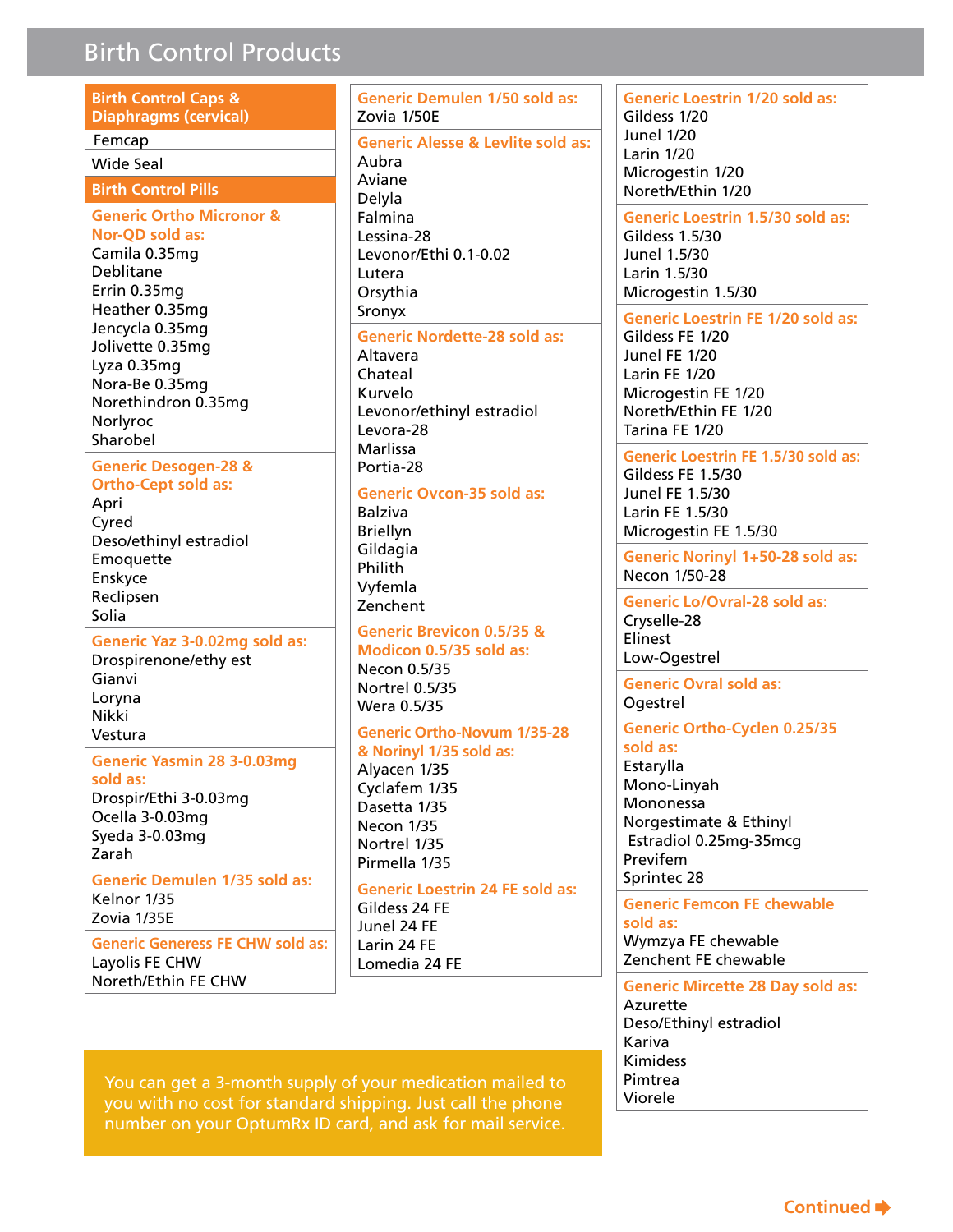### **Birth Control Products continued...**

| <b>Generic Ortho-Novum 10/11</b><br>sold as:<br>Necon 10/11-28                                                               | <b>Generic Estrostep FE so</b><br>Tilia FE<br><b>Tri-Legest FE</b>                                |
|------------------------------------------------------------------------------------------------------------------------------|---------------------------------------------------------------------------------------------------|
| <b>Generic Cyclessa Pak sold as:</b><br><b>Caziant Pak</b><br>Cesia Pak<br><b>Velivet Pak</b>                                | <b>Generic Loseasonique s</b><br>Amethia Lo<br>Camrese Lo<br>Levonorgestrel and Eth<br>Estradiol  |
| <b>Generic Triphasil sold as:</b><br>Enpresse-28<br>Levonest<br>Myzilra<br>Trivora-28<br><b>Generic Ortho-Novum 7/7/7-28</b> | <b>Generic Seasonale sold</b><br>Introvale<br>Jolessa<br>Levonor/ethinyl estradi<br>Quasense      |
| sold as:<br>Alyacen 7/7/7<br>Cyclafem 7/7/7<br>Dasetta 7/7/7<br>Necon 7/7/7<br>Nortrel 7/7/7                                 | <b>Generic Seasonique sol</b><br>Amethia<br>Ashlyna<br>Camrese<br>Daysee<br>Levonor/ethi estradio |
| Pirmella 7/7/7<br><b>Generic Tri-Norinyl 28 sold as:</b><br>Aranelle                                                         | <b>Generic Lybrel 90-20mc</b><br>Amethyst 90-20mcg<br>Levo-Eth Est 90-20mcg                       |
| Leena                                                                                                                        | <b>Birth Control Rings (vag</b>                                                                   |
| <b>Generic Ortho Tri-Cyclen sold as:</b><br>Norgestimate/Ethinyl Estradiol                                                   | Nuva-Ring                                                                                         |
| Tri-Estaryll<br>Tri-Linyah                                                                                                   | <b>Birth Control Patches</b><br>(transdermal)                                                     |
| <b>Tri-Previfem</b><br>Tri-Sprintec<br><b>Trinessa</b>                                                                       | <b>Generic Ortho Evra sold</b><br>Xulane                                                          |
|                                                                                                                              |                                                                                                   |

**d** as: sold as: inyl as: ol ld as: g sold as: ginal)

d as:

**Birth Control Shots (injection)** 

Depo-SQ Provera 104

medroxyprogesterone 150mg IM (generic Depo-Provera contraceptive)

**Emergency Birth Control** 

#### ella

Levonorgestrel 0.75mg, (generic Plan B)

Levonorgestrel 1.5mg, (generic Plan B One-Step)

**Over-The-Counter (OTC) Birth Control** (must have a prescription and get them from a network pharmacy for OptumRx to cover the costs)

Contraceptive films (e.g. VCF Vaginal)

Contraceptive foams (e.g. VCF Vaginal Aer)

Contraceptive gels (e.g. Conceptrol, Gynol II, Shur-Seal)

FC Female (female condom)

Generic emergency birth control (e.g. Aftera, EContra EZ, Opcicon, Fallback, My Way, Next Choice, Take Action)

Today sponge

### **Tobacco Cessation Medications**

If you need help to quit smoking or using tobacco products, these preventive medications will be available at \$0 cost-share starting on your health plan's next renewal date on or after January 1, 2016. To qualify, you need to:

- Get a prescription for these products from your doctor, even if the products are sold over-thecounter (OTC)
- Fill the prescription at a network pharmacy Up to 180 days of treatment are covered at no cost each year. Maximum daily dose quantity limits apply.

• Be age 18 or older

| <b>Over-the-Counter</b>       | · Nicotine Replacement Gum                                                                        |  |  |
|-------------------------------|---------------------------------------------------------------------------------------------------|--|--|
| <b>Medications</b>            | · Nicotine Replacement Lozenge                                                                    |  |  |
| (generic or store-brand only) | • Nicotine Replacement Patch                                                                      |  |  |
|                               | · Bupropion sustained-release (generic Zyban) Tablet                                              |  |  |
| <b>Prescriptions</b>          | These three prescription medications are covered<br>• Chantix Tablet<br>after members have tried: |  |  |
|                               | • Nicotrol Inhaler<br>1) One over-the-counter nicotine product and                                |  |  |
|                               | 2) Bupropion sustained-release (generic Zyban)<br>• Nicotrol Nasal Spray<br>separately            |  |  |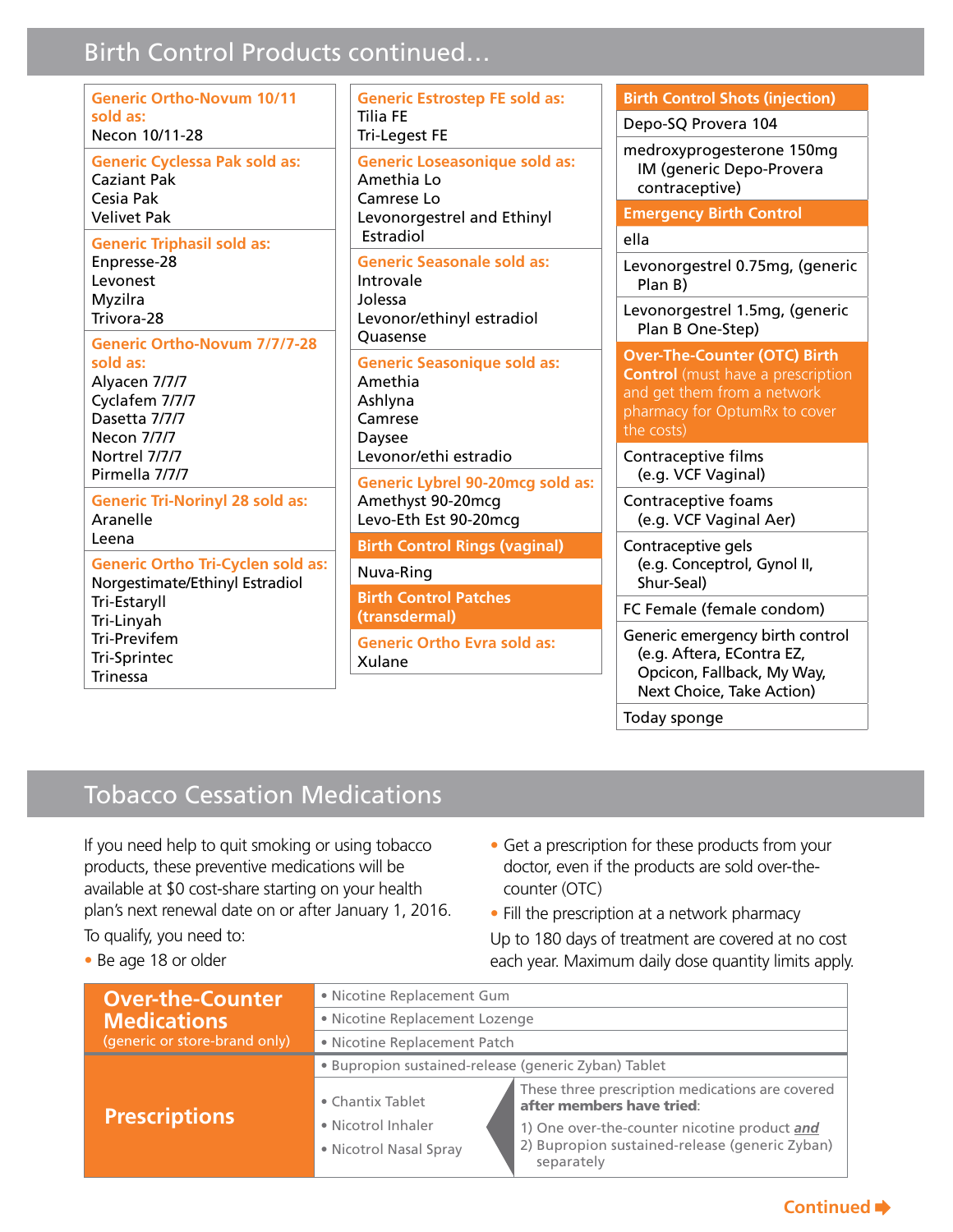### Breast Cancer Preventive Medications

For members who are at increased risk for breast cancer but have not had breast cancer, these preventive medications are available at \$0 cost-share. To qualify, a member must:

- Be age 35 or older
- Be at increased risk for the first occurrence of breast cancer – after risk assessment and counseling
- Obtain Prior Authorization

Most plans cover these medications at normal costshare for the treatment of breast cancer, to prevent breast cancer recurrence and for other indications. They are available at \$0 cost-share to prevent the first occurrence of breast cancer if a Prior Authorization is obtained. If a member qualifies, they can receive these drugs at \$0 cost-share for up to five years, minus any time they have been taking them for prevention.

raloxifene tamoxifen

### Frequently Asked Questions

## **Pharmacy Benefit Preventive Care Medications Coverage**

When will no cost Preventive Care Medications be available? Preventive Care Medications are available now.4

#### What Preventive Care Medications are available at no cost?

**A list of Preventive Care Medications can be found on pages 1-3 of this document** so you can discuss them with your doctor. You can also login to **OptumRx.com** or call the number on your OptumRx ID card to confirm the most current list of Preventive Care Medications for your plan.

#### Are all birth control products available at no cost to me?

No, only the products on the list applicable to your plan will be no cost under the pharmacy benefit.<sup>5</sup> The health reform law allows plans to use reasonable medical management to decide which birth control products will be provided at no cost.

If you choose a product from this list, your cost at the pharmacy will be \$0. If you choose a covered birth control product that is not on the list, a copay or co-insurance may be required. And this cost will apply to your deductible if you have one.

#### What if my doctor says I need birth control that is not on this Preventive Care Medication List?

Our Preventive Care Medications List includes at least one form of birth control from each of the 13 FDA-approved methods typically available through your **pharmacy benefit**. If your doctor recommends pharmacy-dispensed birth control not on our list for medical reasons, OptumRx will cover that recommended drug or product at no cost to you through our exceptions process. Just call the number on your OptumRx ID card, and ask how to obtain coverage. Medical reasons may include side effects, whether the birth control is permanent or can be reversed, and whether you can use the product as required.

Other methods of birth control may be available through your **medical benefit** such as IUDs and implants.

#### If I'm at risk for preeclampsia during pregnancy, how can I get low-dose aspirin for no cost?

Low-dose or baby aspirin (81 mg) is available at no cost to pregnant women at risk for preeclampsia. If you are pregnant and at risk for preeclampsia, talk to your doctor about whether lowdose aspirin can help. If so, your doctor can give you a prescription for low-dose aspirin which can be filled at no cost to you at a network retail pharmacy.

#### How can I get preventive medications to help me stop using tobacco for no cost?

If you are age 18 or older and want to quit using tobacco products, talk to your doctor about medications that can help. If your doctor decides this therapy is right for you, they may prescribe a generic Over-the-Counter or prescription medication.

The tobacco cessation products on this list will be no cost to you starting on your health plan's next renewal date on or after January 1, 2016. The products must be:

- Prescribed by your doctor
- Filled at a network pharmacy
- Meet use and quantity guidelines

#### If I'm at risk for breast cancer but have not had it, how can I get preventive drugs for \$0 cost-share?

If you are a member age 35 or older, talk to your doctor about your risk of getting breast cancer if you have not had it.

If your doctor decides this treatment is appropriate for you, your doctor may offer to prescribe risk-reducing medications, such as raloxifene or tamoxifen.<sup>6</sup>

You doctor can submit a Prior Authorization request to get these approved for you at \$0 cost-share if you meet coverage criteria.